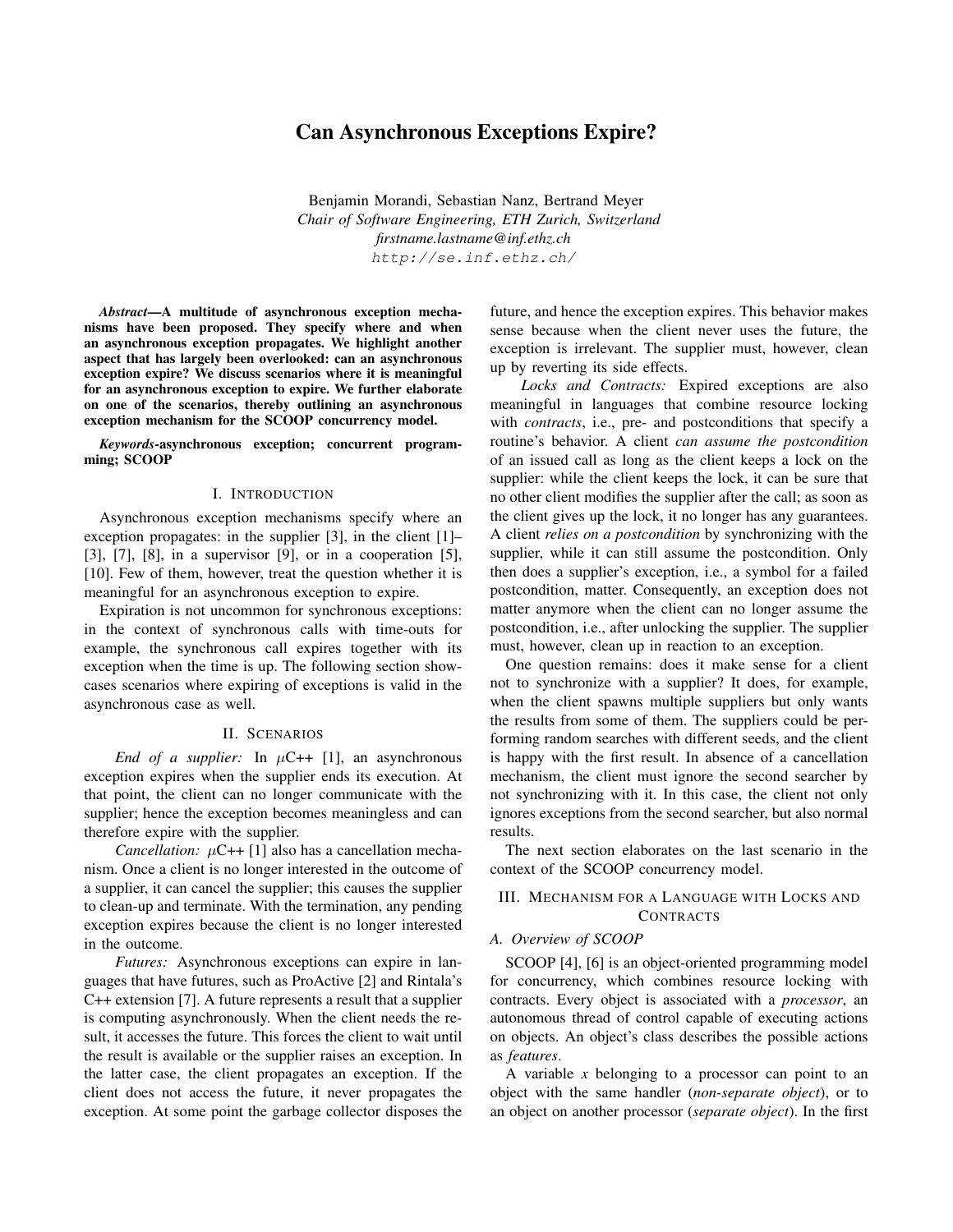case, a *feature call x*.*f* is *non-separate*: *x*'s handler executes the feature synchronously. In this context, *x* is called the *target* of the feature call. In the second case, the feature call is *separate*: the handler of *x*, i.e., the *supplier*, executes the call asynchronously on behalf of the requester, i.e., the *client*. The possibility of asynchronous calls is the main source of concurrent execution. The asynchronous nature of separate feature calls implies a distinction between a feature call and a *feature application*: the client logs the call with the supplier (feature call) and moves on; only at some later time will the supplier actually execute the body (feature application).

To illustrate these concepts, consider an application that explores a search space to find solutions to a problem. A controller triggers two concurrent searchers; a log records the solutions. In the following code for this example, note that the keyword separate is a type system extension to specify that an entity may reference an object on a different processor.

```
class CONTROLLER feature
```

```
start (
    first searcher: separate SEARCHER;
    second searcher: separate SEARCHER;
    log: separate LOG
 )
    do
      −− Search concurrently.
     first searcher.search; second searcher.search
      −− Record the solutions.
      log.add entry (first searcher, second searcher)
    end
end
```

```
class SEARCHER feature
 seed: INTEGER
 solution: STRING
```

```
search
```

```
do
  −− Get the seed from atmospheric noise.
 seed := atmospheric noise
  −− Search if possible; otherwise, fail.
  if seed \geq 0 then
    solution := random solution (seed)
  else raise exception
  end
ensure not solution = Void −− The postcondition.
rescue seed := 0 - Restore consistency.
end
```
invariant  $seed \ge 0$  -- The consistency criterion. end

# class *LOG* feature

```
add entry (
    first searcher: separate SEARCHER;
    second searcher: separate SEARCHER
 )
    do
      −− Has the first searcher found a solution?
      if not first searcher.solution.is empty then
        −− Yes, he has. Log the first solution.
        write (first searcher.solution)
      else
        −− No, he has not. Log the second solution.
        write (second searcher.solution)
      end
    end
end
```
Locking requirements of a feature must be expressed in the formal argument list: any target of separate type within the feature must occur as a formal argument; the arguments' handlers are locked for the duration of the feature execution, thus preventing data races. For instance, in *start*, *log* is a formal argument; the controller has exclusive access to the log while executing *start*.

Sometimes it is necessary to transfer the ownership of locks between processors through the *lock passing* mechanism. In *start*, the log takes the searchers as arguments. To be able to continue, the log requires the lock on the searchers, currently owned by the controller. To resolve the situation, the controller automatically *passes the locks* and waits until the *locks return*; the feature call becomes synchronous. There is another situation where a separate feature call becomes synchronous: when a client expects a result from a supplier, then the client must wait until the supplier provides the result (*wait by necessity*).

# *B. Asynchronous Exception Mechanism*

In the proposed asynchronous exception mechanism, a supplier reacts to an exception by executing a *rescue clause* to re-establish its consistency. A rescue clause for a feature appears after the rescue keyword; features without this keyword have an implicit empty rescue clause. The exception persists while the client is executing the feature for which the supplier got locked. The client propagates the exception when it executes a synchronous feature call; these synchronization-based polling points are comprehensible and have also been used in other languages such as Ada [8]. When a client passes a lock to another client, the exception persists because the lock is still in place. Therefore, the next client also propagates the exception during a synchronous feature call. In case no client synchronizes until the supplier gets unlocked, the exception expires.

To demonstrate the working of the mechanism, assume in the example that the first searcher raises an exception and